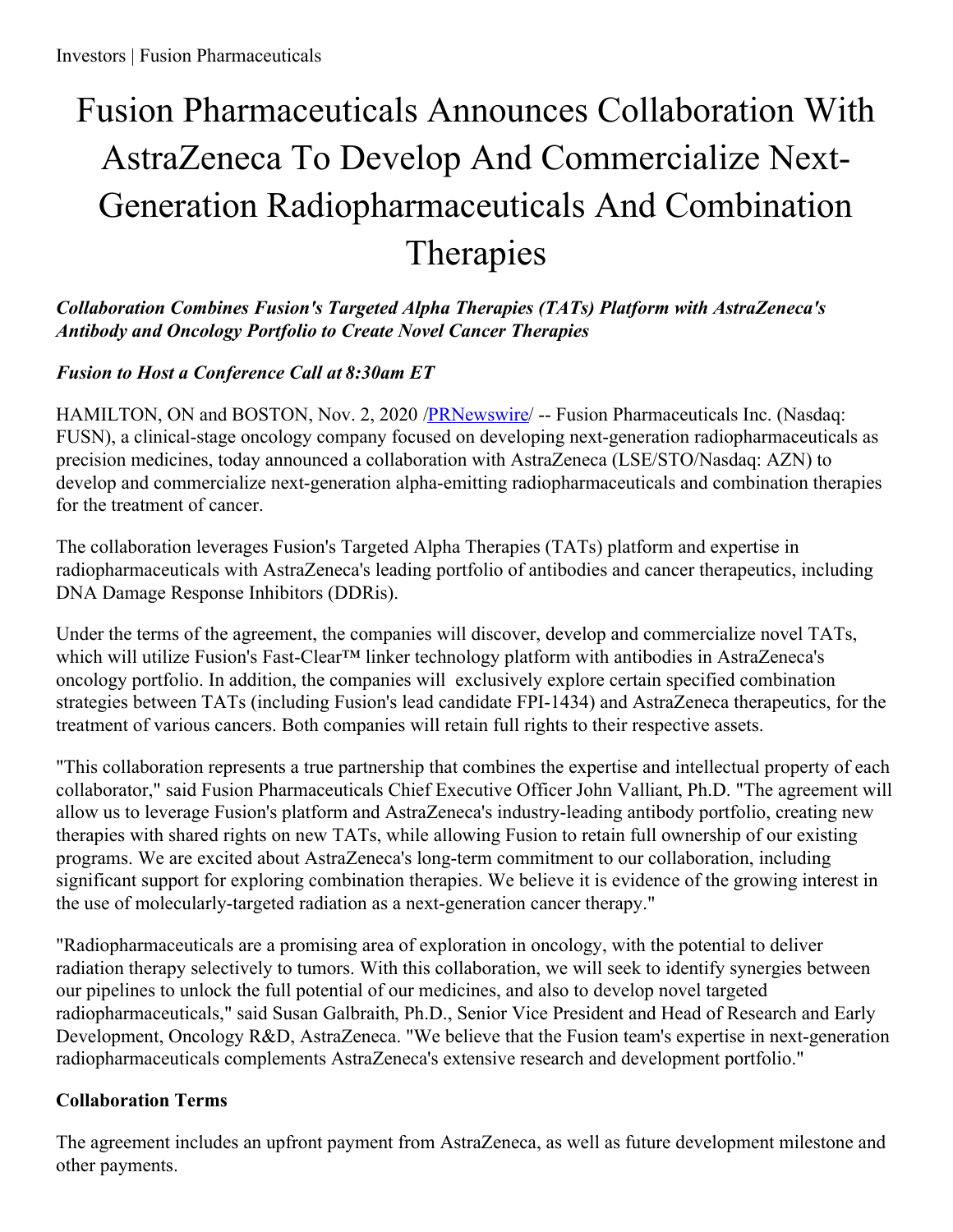## *Co-Development and Potential Co-Commercialization of Novel TATs*

Under the terms of the agreement, Fusion and AstraZeneca will jointly discover, develop and have the option to co-commercialize novel TATs in the United States. The novel TATs will leverage Fusion's Fast-Clear linker technology to bind the alpha-emitting isotope Actinium-225 to antibodies in AstraZeneca's oncology portfolio. Fusion will be responsible for preclinical development through first-time-in-human studies, while AstraZeneca will be responsible for subsequent clinical development. For these novel TATs, the companies will share development costs equally through clinical development. Fusion will have co-promotion rights in the United States and AstraZeneca will have commercialization rights in the rest of the world, unless otherwise agreed. Both companies will have a 50/50 profit and loss share on a worldwide basis.

#### *Development of Combination Therapies with Fusion and AstraZeneca Products*

The companies will also evaluate potential combination strategies involving existing assets in their respective portfolios. Fusion will conduct preclinical development. AstraZeneca will conduct and fund clinical development of the combination therapies. Each company retains all rights to their respective assets.

#### **Fusion Conference Call Information**

Fusion will host a live conference call and webcast today beginning at 8:30 a.m. ET to discuss the collaboration agreement. To access the live call, please dial 1-877-870-4263 (domestic) or 1-412-317-0790 (international) and refer to the Fusion Pharmaceuticals event. A webcast of the conference call will be available under "Events and Presentations" in the Investors & Media section of Fusion's website at <https://ir.fusionpharma.com/overview>. The archived webcast will be available on Fusion's website shortly after the conclusion and will be available for 90 days following the event.

#### **About Fusion**

Fusion Pharmaceuticals is a clinical-stage oncology company focused on developing next-generation radiopharmaceuticals as precision medicines. Employing a proprietary Fast-Clear linker technology, Fusion connects alpha particle emitting isotopes to antibodies and other targeting molecules in order to selectively deliver the alpha emitting payloads to tumors. Fusion's lead program, FPI-1434, is currently in a Phase 1 clinical trial.

#### **About AstraZeneca**

AstraZeneca (LSE/STO/Nasdaq: AZN) is a global, science-led biopharmaceutical company that focuses on the discovery, development and commercialisation of prescription medicines, primarily for the treatment of diseases in three therapy areas - Oncology, Cardiovascular, Renal & Metabolism, and Respiratory & Immunology. Based in Cambridge, UK, AstraZeneca operates in over 100 countries and its innovative medicines are used by millions of patients worldwide. Please visit [astrazeneca.com](https://c212.net/c/link/?t=0&l=en&o=2968343-1&h=479583881&u=http%3A%2F%2Fwww.astrazeneca.com%2F&a=astrazeneca.com) and follow the Company on Twitter [@AstraZeneca](https://c212.net/c/link/?t=0&l=en&o=2968343-1&h=2576427217&u=https%3A%2F%2Ftwitter.com%2FAstraZeneca&a=AstraZeneca).

#### **Forward Looking Statements**

This press release contains "forward-looking statements" for purposes of the safe harbor provisions of The Private Securities Litigation Reform Act of 1995, including but not limited to the statements regarding Fusion Pharmaceuticals Inc.'s (the "Company") future business and financial performance. For this purpose, any statements contained herein that are not statements of historical fact may be deemed forward-looking statements. Without limiting the foregoing, the words "expect," "plans," "anticipates," "intends," "will," and similar expressions are also intended to identify forward-looking statements, as are expressed or implied statements with respect to the Company's potential drug candidates, including any expressed or implied